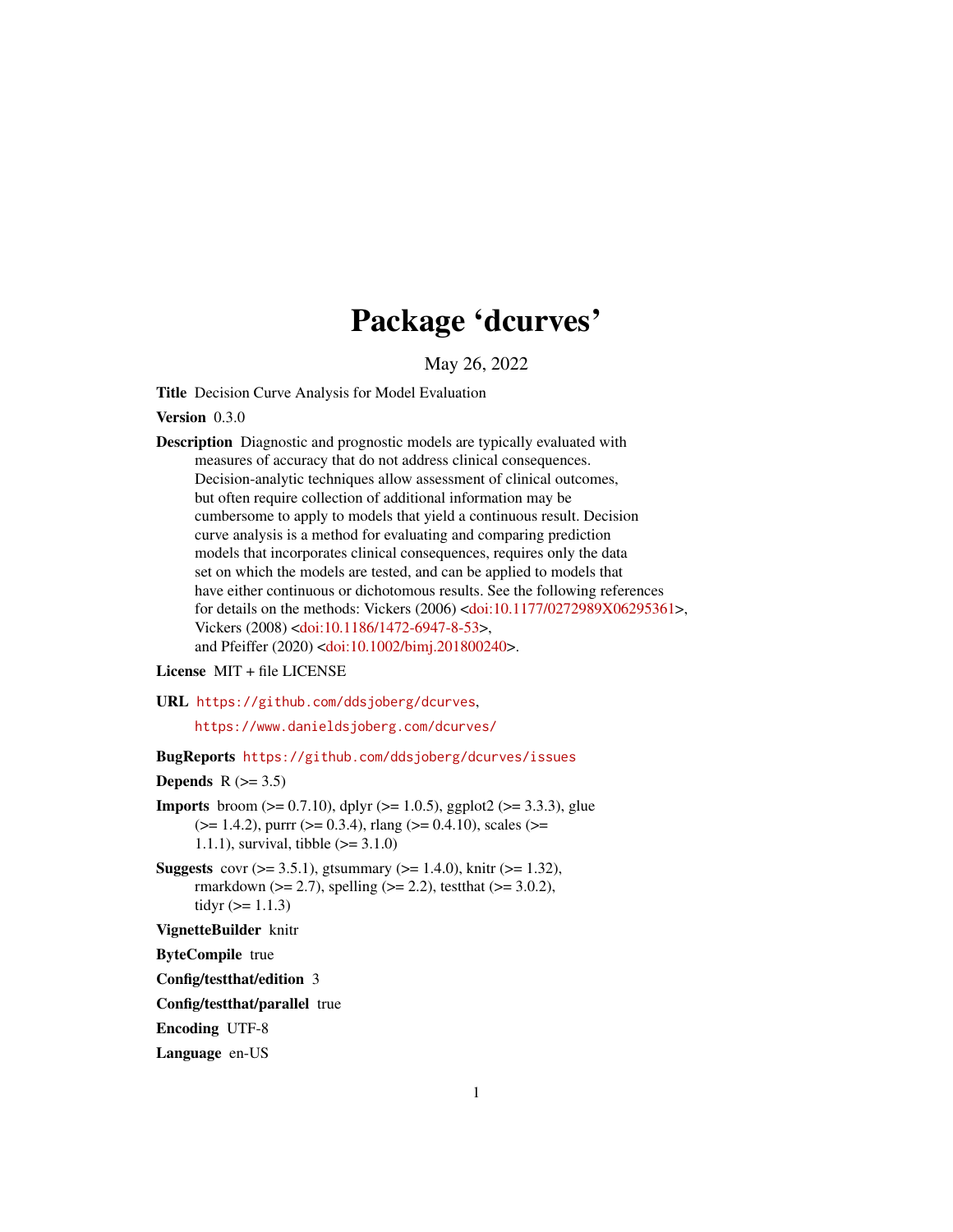<span id="page-1-0"></span>LazyData true RoxygenNote 7.2.0 NeedsCompilation no Author Daniel D. Sjoberg [aut, cre, cph], Emily Vertosick [ctb] Maintainer Daniel D. Sjoberg <danield.sjoberg@gmail.com> Repository CRAN Date/Publication 2022-05-25 22:40:05 UTC

# R topics documented:

| Index |  |
|-------|--|

<span id="page-1-1"></span>as\_tibble.dca *Convert DCA Object to tibble*

# Description

Convert DCA Object to tibble

# Usage

## S3 method for class 'dca'  $as\_tibble(x, ...)$ 

# Arguments

|          | dca object created with dca() |  |
|----------|-------------------------------|--|
| $\cdots$ | not used                      |  |

# Value

a tibble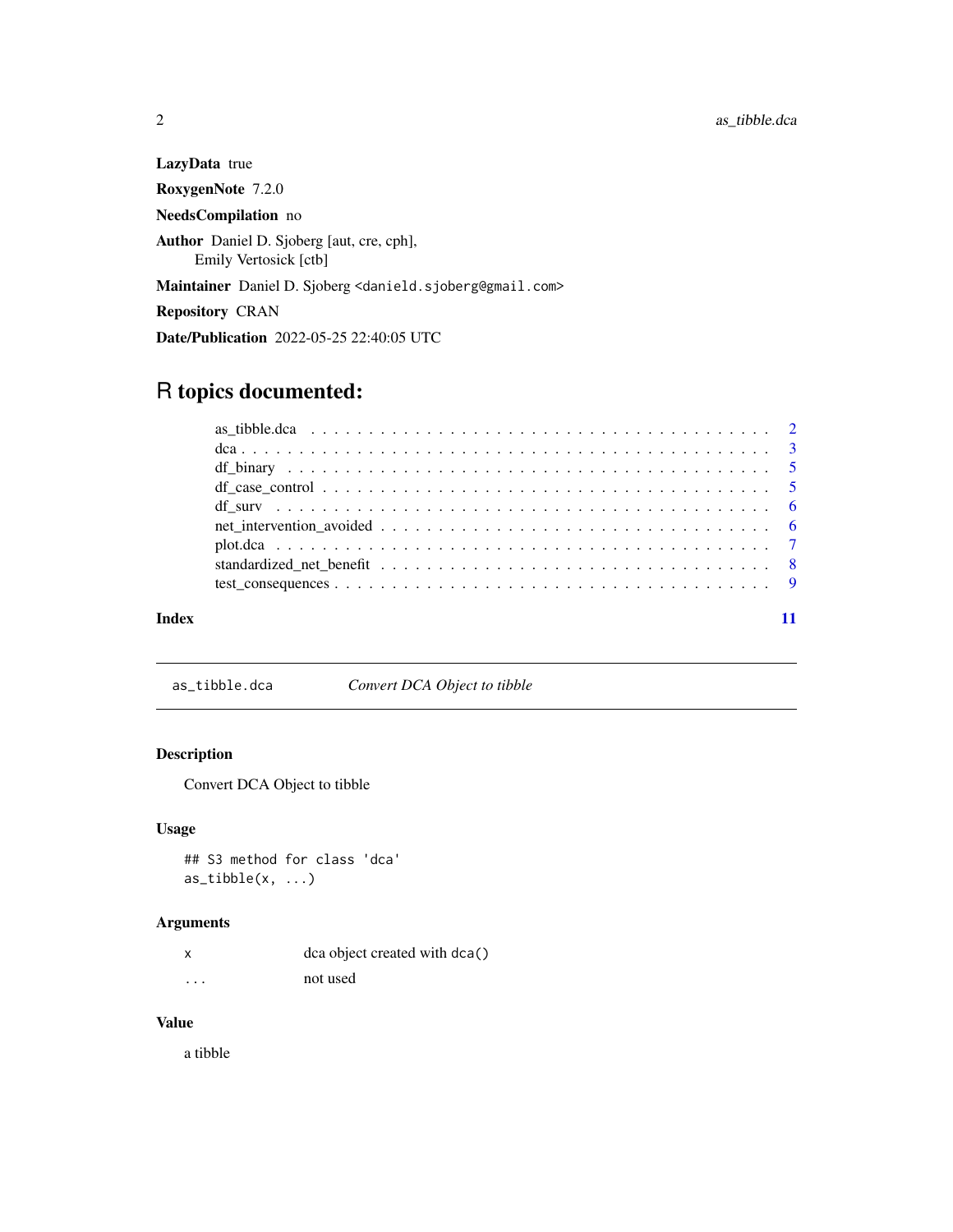<span id="page-2-0"></span> $dca$  3

# Author(s)

Daniel D Sjoberg

# See Also

[dca\(\)](#page-2-1), [net\\_intervention\\_avoided\(\)](#page-5-1), [standardized\\_net\\_benefit\(\)](#page-7-1), [plot.dca\(\)](#page-6-1)

# Examples

```
dca(cancer ~ cancerpredmarker, data = df_binary) %>%
 as_tibble()
```
<span id="page-2-1"></span>dca *Perform Decision Curve Analysis*

## **Description**

Diagnostic and prognostic models are typically evaluated with measures of accuracy that do not address clinical consequences. Decision-analytic techniques allow assessment of clinical outcomes but often require collection of additional information may be cumbersome to apply to models that yield a continuous result. Decision curve analysis is a method for evaluating and comparing prediction models that incorporates clinical consequences, requires only the data set on which the models are tested, and can be applied to models that have either continuous or dichotomous results. The dca function performs decision curve analysis for binary outcomes. Review the [DCA Vignette](https://www.danieldsjoberg.com/dcurves/articles/dca.html) for a detailed walk-through of various applications. Also, see [www.decisioncurveanalysis.org](https://www.mskcc.org/departments/epidemiology-biostatistics/biostatistics/decision-curve-analysis) for more information.

# Usage

```
dca(
  formula,
  data,
  thresholds = seq(0, 0.99, by = 0.01),
  label = NULL,harm = NULL,as\_probability = character(),time = NULL,
  prevalence = NULL
)
```

| formula    | a formula with the outcome on the LHS and a sum of markers/covariates to test<br>on the RHS                                                  |
|------------|----------------------------------------------------------------------------------------------------------------------------------------------|
| data       | a data frame containing the variables in formula=.                                                                                           |
| thresholds | vector of threshold probabilities between 0 and 1. Default is $seq(0, 0.99, bv)$<br>$= 0.01$ ). Thresholds at zero are replaced with 10e-10. |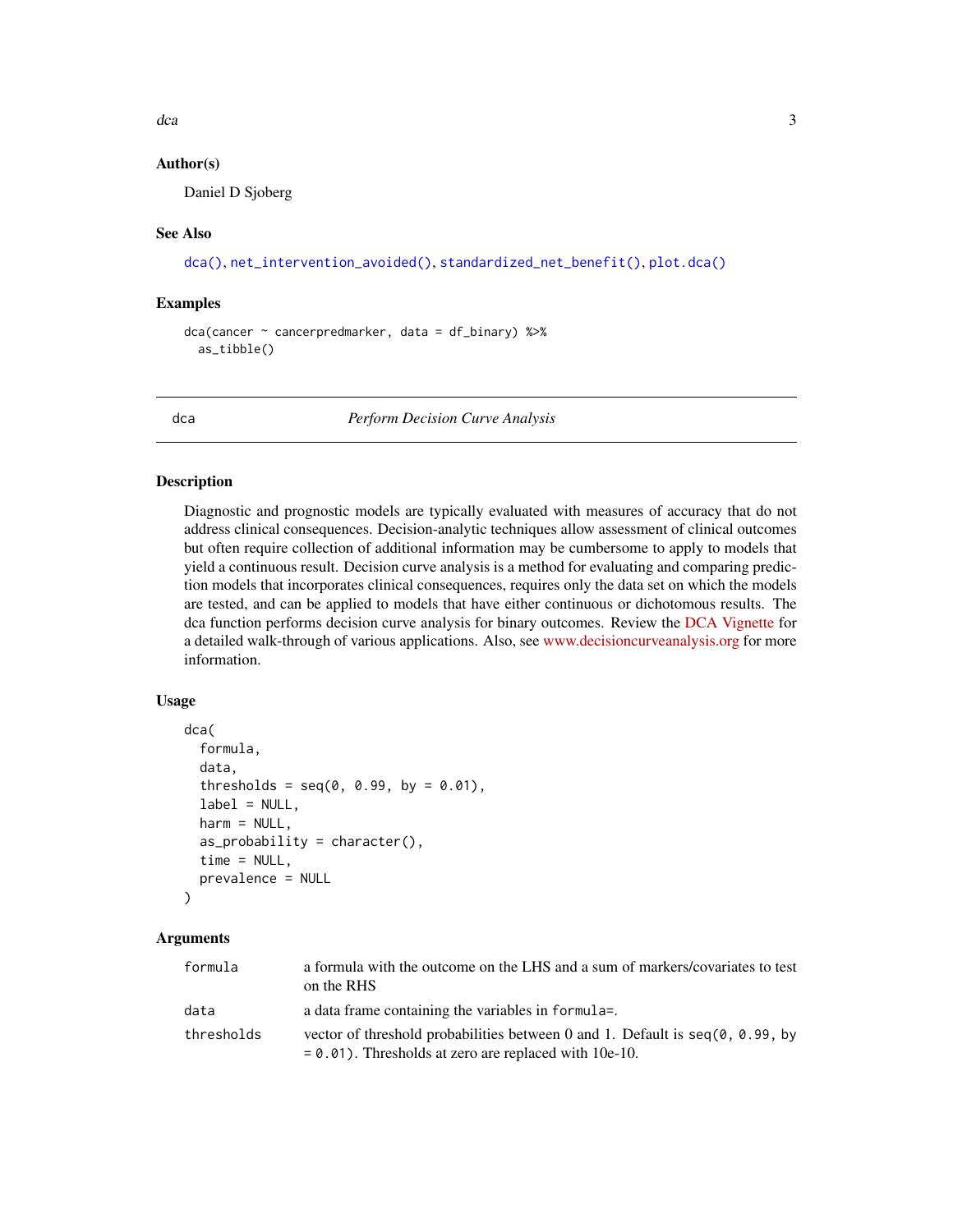<span id="page-3-0"></span>

| label      | named list of variable labels, e.g. list(age = "Age, years)                                                                                              |
|------------|----------------------------------------------------------------------------------------------------------------------------------------------------------|
| harm       | named list of harms associated with a test. Default is NULL                                                                                              |
|            | as probability character vector including names of variables that will be converted to a proba-<br>bility. Details below.                                |
| time       | if outcome is survival, time= specifies the time the assessment is made                                                                                  |
| prevalence | When NULL, the prevalence is estimated from data=. If the data passed is a<br>case-control set, the population prevalence may be set with this argument. |

# Value

List including net benefit of each variable

## as\_probability argument

While the as\_probability= argument can be used to convert a marker to the probability scale, use the argument only when the consequences are fully understood. For example, when the outcome is binary, logistic regression is used to convert the marker to a probability. The logistic regression model assumes linearity on the log-odds scale and can induce miscalibration when this assumption is not true. Miscalibration in a model will adversely affect performance on decision curve analysis. Similarly, when the outcome is time-to-event, Cox Proportional Hazards regression is used to convert the marker to a probability. The Cox model also has a linearity assumption and additionally assumes proportional hazards over the follow-up period. When these assumptions are violated, important miscalibration may occur.

Instead of using the as\_probability= argument, it is suggested to perform the regression modeling outside of the dca() function utilizing methods, such as non-linear modeling, as appropriate.

#### Author(s)

Daniel D Sjoberg

# See Also

[net\\_intervention\\_avoided\(\)](#page-5-1), [standardized\\_net\\_benefit\(\)](#page-7-1), [plot.dca\(\)](#page-6-1), [as\\_tibble.dca\(\)](#page-1-1)

# Examples

```
# calculate DCA with binary endpoint
dca(cancer ~ cancerpredmarker + marker,
   data = df_binary,
   as_probability = "marker",
   label = list(cancerpredmarker = "Prediction Model", marker = "Biomarker")) %>%
 # plot DCA curves with ggplot
 plot(smooth = TRUE) +
 # add ggplot formatting
 ggplot2::labs(x = "Treatment Threshold Probability")# calculate DCA with time to event endpoint
```

```
dca(Surv(ttcancer, cancer) ~ cancerpredmarker, data = df_surv, time = 1)
```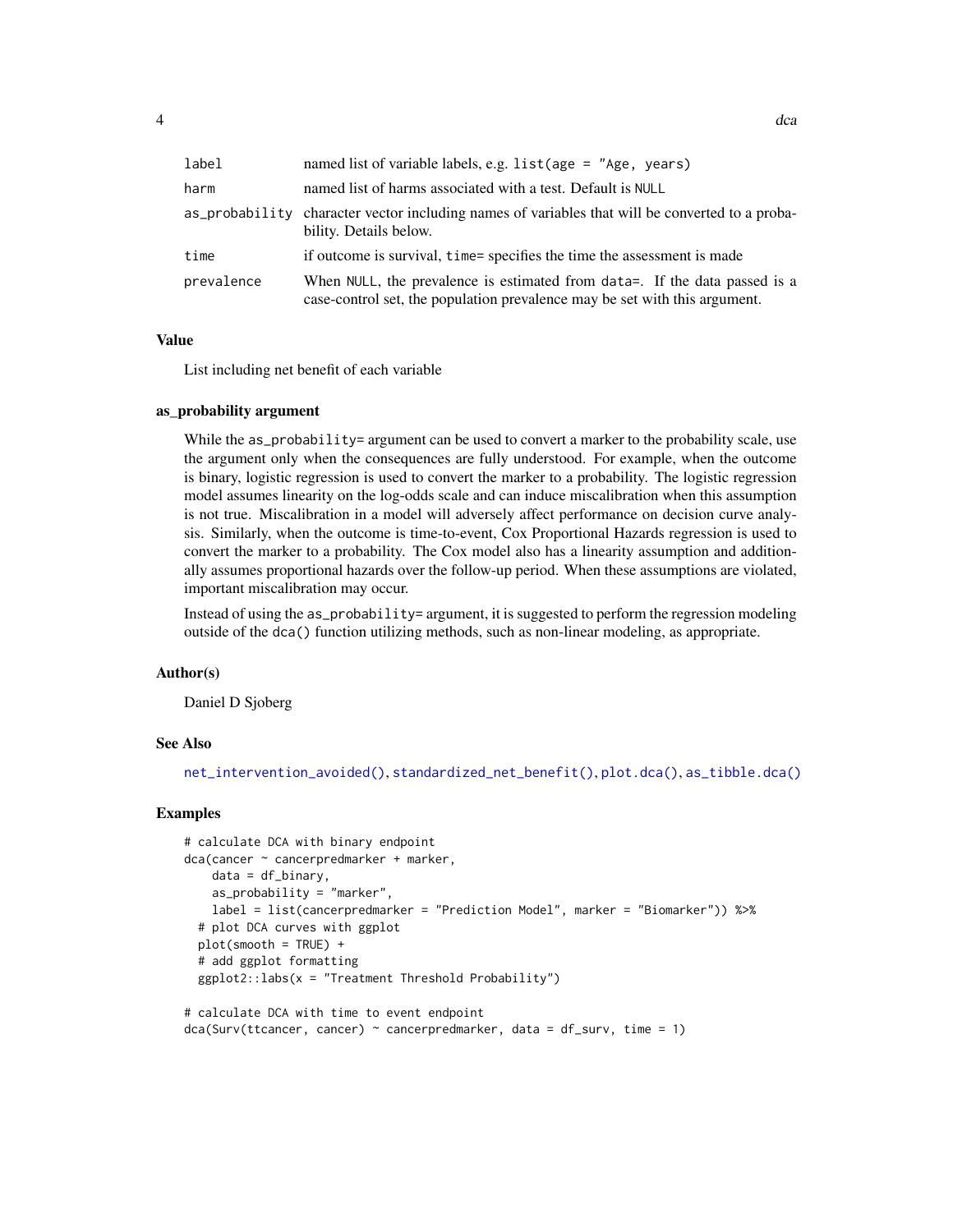<span id="page-4-0"></span>

# Description

Simulated data with a binary outcome

#### Usage

df\_binary

# Format

A data frame with 750 rows: patientid Identification Number cancer Cancer Diagnosis: 0=No, 1=Yes dead Dead (1=yes; 0=no) risk\_group Patient Risk Group (Low, Intermediate, High) age Patient Age, years famhistory Family History of Cancer: 0=No, 1=Yes marker Marker cancerpredmarker Prob. of Cancer based on Age, Family History, and Marker

df\_case\_control *Simulated data with a case-control outcome*

# Description

Simulated data with a case-control outcome

#### Usage

df\_case\_control

# Format

A data frame with 750 rows:

patientid Identification Number casecontrol Case-control Status: 1=Case, 0=Control risk\_group Patient Risk Group (Low, Intermediate, High) age Patient Age, years famhistory Family History of Cancer: 0=No, 1=Yes marker Marker cancerpredmarker Prob. of Cancer based on Age, Family History, and Marker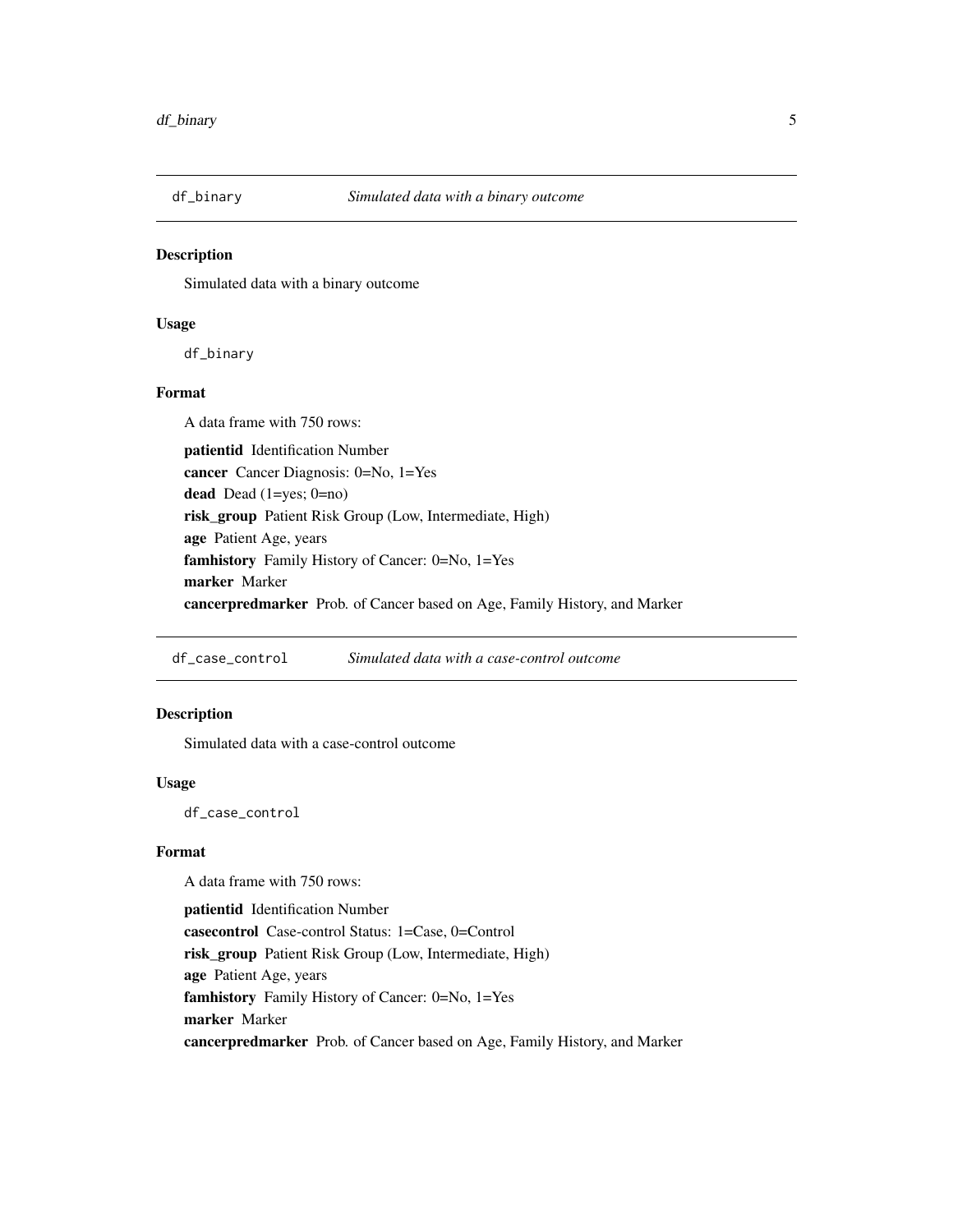<span id="page-5-0"></span>

# Description

Simulated data with a survival outcome

# Usage

df\_surv

# Format

A data frame with 750 rows:

patientid Identification Number

cancer Cancer Diagnosis: 0=No, 1=Yes

cancer\_cr Cancer Diagnosis, competing event: "censor", "dead other causes", "diagnosed with cancer"

ttcancer Years to Cancer Dx/Censor

risk\_group Patient Risk Group (Low, Intermediate, High)

age Patient Age, years

famhistory Family History of Cancer: 0=No, 1=Yes

marker Marker

cancerpredmarker Prob. of Cancer based on Age, Family History, and Marker

<span id="page-5-1"></span>net\_intervention\_avoided

*Add Net Interventions Avoided*

# Description

Add the number of net interventions avoided to dca() object.

#### Usage

net\_intervention\_avoided(x, nper = 100)

| X    | object of class 'dca' calculated with dca()             |
|------|---------------------------------------------------------|
| nper | Number to report net interventions per. Default is 100. |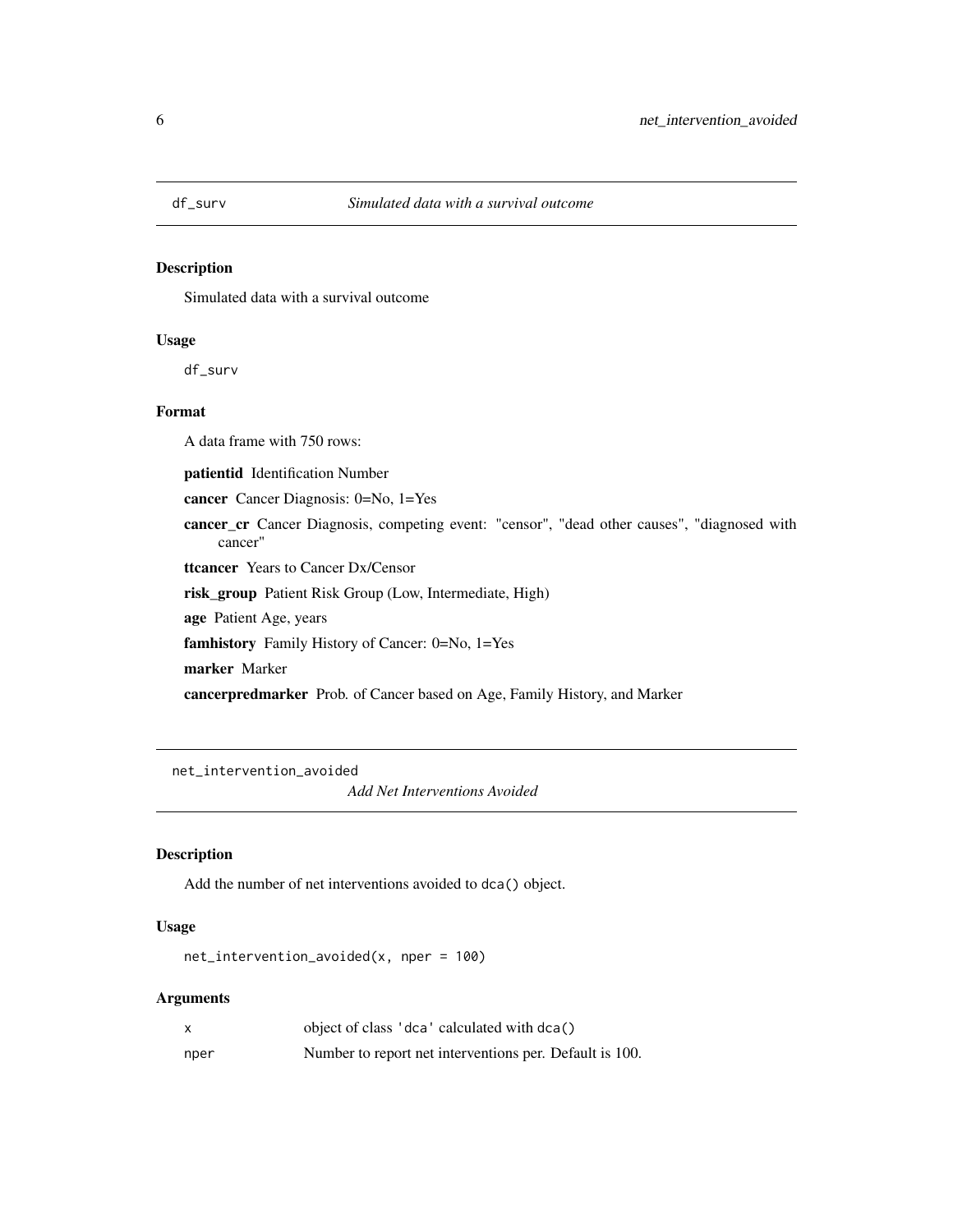<span id="page-6-0"></span>plot.dca 7 and 3 and 3 and 3 and 3 and 3 and 3 and 3 and 3 and 3 and 3 and 3 and 3 and 3 and 3 and 3 and 3 and 3 and 3 and 3 and 3 and 3 and 3 and 3 and 3 and 3 and 3 and 3 and 3 and 3 and 3 and 3 and 3 and 3 and 3 and 3 a

# Value

'dca' object

# Author(s)

Daniel D Sjoberg

# See Also

```
dca(), standardized_net_benefit(), plot.dca(), as_tibble.dca()
```
# Examples

```
dca(cancer ~ cancerpredmarker, data = df_binary) %>%
 net_intervention_avoided()
dca(Surv(ttcancer, cancer) ~ cancerpredmarker, data = df_surv, time = 1) %>%
```
net\_intervention\_avoided()

# <span id="page-6-1"></span>plot.dca *Plot DCA Object with ggplot*

# Description

Plot DCA Object with ggplot

# Usage

```
## S3 method for class 'dca'
plot(
 x,
  type = NULL,
 smooth = FALSE,
 span = 0.2,
 style = c("color", "bw"),
  show_ggplot_code = FALSE,
  ...
\mathcal{L}
```

| X    | $dca$ object created with $dca()$                                                                                                                                                                                                                                                                                 |
|------|-------------------------------------------------------------------------------------------------------------------------------------------------------------------------------------------------------------------------------------------------------------------------------------------------------------------|
| type | indicates type of plot to produce. Must be one of c("net_benefit", "net_intervention_avoided",<br>"standardized_net_benefit"). The default is "net_benefit", unless the<br>net intervention has been calculated when "net_intervention_avoided" is<br>used, or if "standardized_net_benefit" has been calculated. |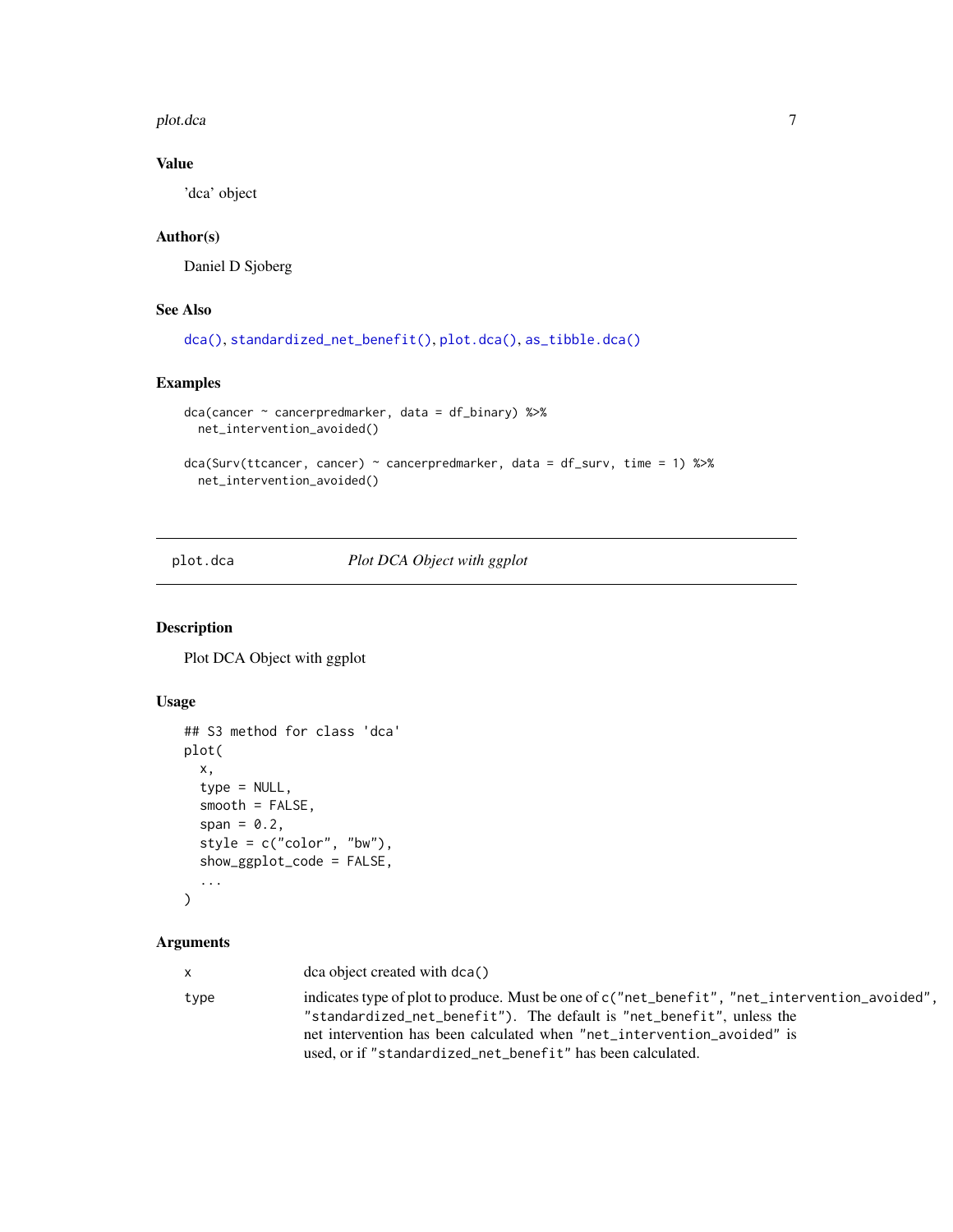<span id="page-7-0"></span>

| smooth           | Logical indicator whether plot will be smooth with ggplot2::stat_smooth().<br>Default is FALSE                                                                                   |
|------------------|----------------------------------------------------------------------------------------------------------------------------------------------------------------------------------|
| span             | when smooth = TRUE, Controls the amount of smoothing for loess smoother.<br>Smaller numbers produce wigglier lines, larger numbers produce smoother lines.<br>Default is $0.2$ . |
| style            | Must be one of c("color", "bw"). Default is "color", and "bw" will print a<br>black and white figure                                                                             |
| show_ggplot_code |                                                                                                                                                                                  |
|                  | Logical indicating whether to print ggplot2 code used to create figure. Default<br>is FALSE. Set to TRUE to perform advanced figure customization                                |
|                  | not used                                                                                                                                                                         |
|                  |                                                                                                                                                                                  |

# Value

a ggplot2 object

# Author(s)

Daniel D Sjoberg

# See Also

[dca\(\)](#page-2-1), [net\\_intervention\\_avoided\(\)](#page-5-1), [standardized\\_net\\_benefit\(\)](#page-7-1), [as\\_tibble.dca\(\)](#page-1-1)

# Examples

```
dca(cancer ~ cancerpredmarker, data = df_binary) %>%
 plot(smooth = TRUE, show_ggplot_code = TRUE)
```
<span id="page-7-1"></span>standardized\_net\_benefit

*Add Standardized Net Benefit*

# Description

Add the standardized net benefit to dca() object.

# Usage

standardized\_net\_benefit(x)

# Arguments

x object of class 'dca' calculated with dca()

# Value

'dca' object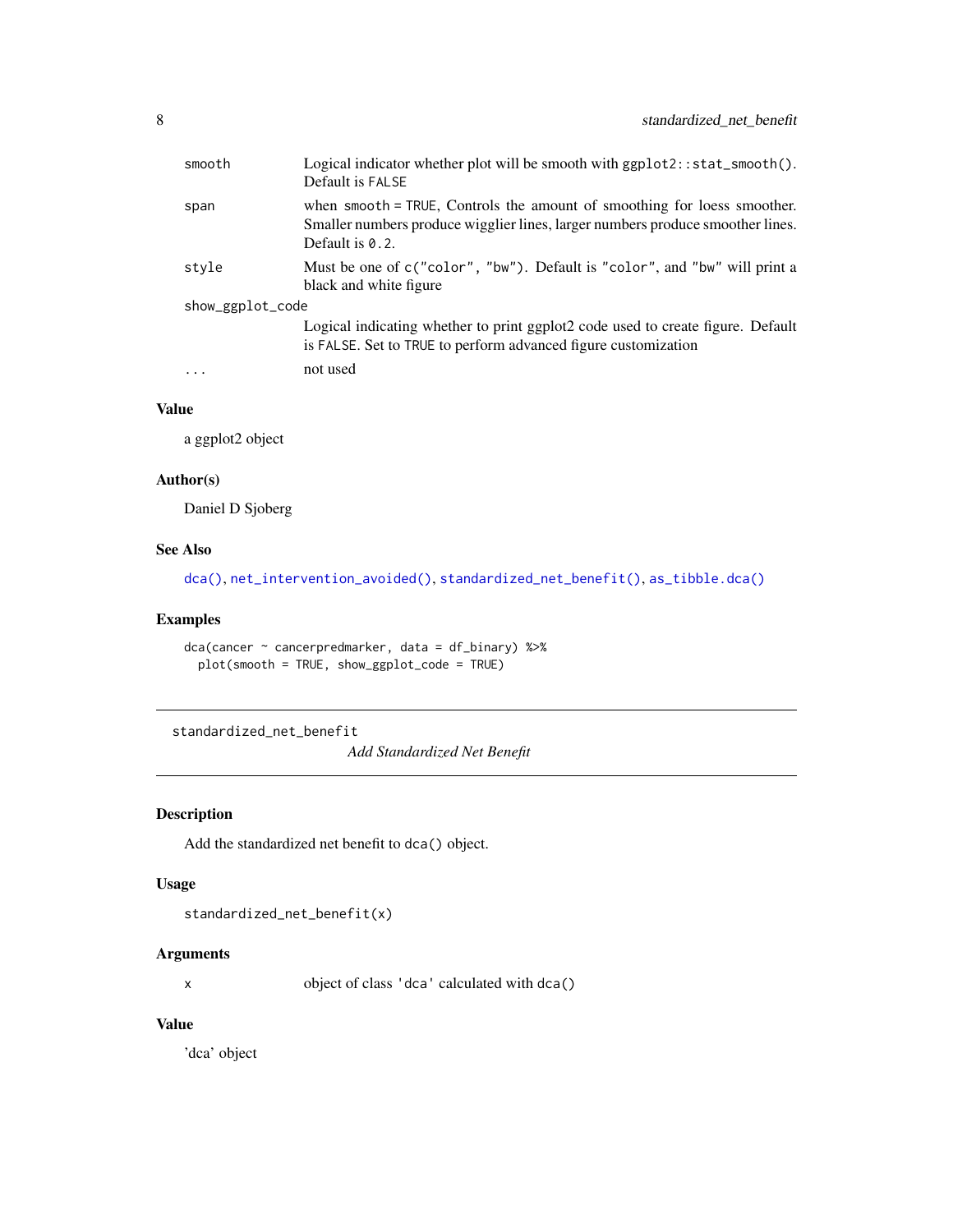# <span id="page-8-0"></span>test\_consequences 9

# Author(s)

Daniel D Sjoberg

# See Also

```
dca(), net_intervention_avoided(), plot.dca(), as_tibble.dca()
```
# Examples

```
dca(Surv(ttcancer, cancer) ~ cancerpredmarker, data = df_surv, time = 1) %>%
  standardized_net_benefit()
```
test\_consequences *Test Consequences*

# Description

Test Consequences

# Usage

```
test_consequences(
  formula,
 data,
 statistics = c("pos_rate", "neg_rate", "test_pos_rate", "test_neg_rate", "tp_rate",
  "fp_rate", "fn_rate", "tn_rate", "ppv", "npv", "sens", "spec", "lr_pos", "lr_neg"),
  thresholds = seq(0, 1, by = 0.25),
  label = NULL,time = NULL,
 prevalence = NULL
)
```

| formula    | a formula with the outcome on the LHS and a sum of markers/covariates to test<br>on the RHS                                                              |
|------------|----------------------------------------------------------------------------------------------------------------------------------------------------------|
| data       | a data frame containing the variables in formula=.                                                                                                       |
| statistics | Character vector with statistics to return. See below for details                                                                                        |
| thresholds | vector of threshold probabilities between 0 and 1. Default is $seq(0, 0.99, by)$<br>$= 0.01$ ). Thresholds at zero are replaced with 10e-10.             |
| label      | named list of variable labels, e.g. $list(age = "Age, years)$                                                                                            |
| time       | if outcome is survival, time= specifies the time the assessment is made                                                                                  |
| prevalence | When NULL, the prevalence is estimated from data=. If the data passed is a<br>case-control set, the population prevalence may be set with this argument. |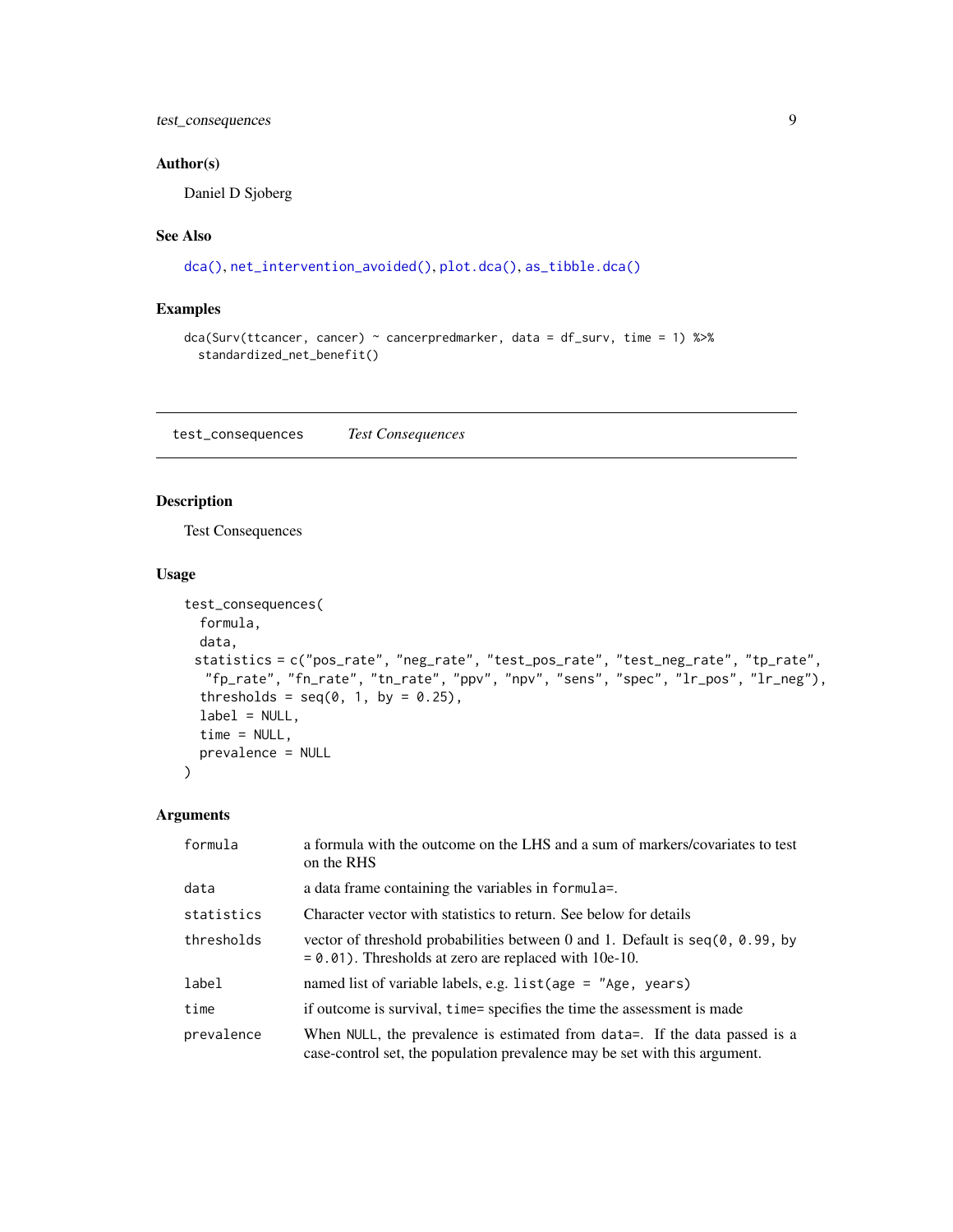# Value

a tibble with test consequences

# statistics

The following diagnostic statistics are available to return.

| <b>Statistic</b>                 | Abbreviation    | <b>Definition</b>           |
|----------------------------------|-----------------|-----------------------------|
| <b>Outcome Positive Rate</b>     | "pos_rate"      | $(a + c) / (a + b + c + d)$ |
| <b>Outcome Negative Rate</b>     | "neg_rate"      | $(b + d) / (a + b + c + d)$ |
| <b>Test Positive Rate</b>        | "test_pos_rate" | $(a + b) / (a + b + c + d)$ |
| <b>Test Negative Rate</b>        | "test_neg_rate" | $(c + d) / (a + b + c + d)$ |
| True Positive Rate               | "tp_rate"       | $a/(a+b+c+d)$               |
| <b>False Positive Rate</b>       | "fp_rate"       | $b / (a + b + c + d)$       |
| False Negative Rate              | "fn_rate"       | $c / (a + b + c + d)$       |
| True Negative Rate               | "tn rate"       | $d/(a+b+c+d)$               |
| <b>Positive Predictive Value</b> | $"$ ppv $"$     | $a/(a+b)$                   |
| Negative Predictive Value        | $"$ npv $"$     | $d / (c + d)$               |
| Sensitivity                      | "sens"          | $a/(a+c)$                   |
| Specificity                      | "spec"          | $d / (b + d)$               |
| Positive Likelihood Ratio        | $"l$ r_pos"     | sens / $(1 - spec)$         |
| Negative Likelihood Ratio        | $"l$ r_neg"     | $(1 - sens)$ / spec         |

# Examples

test\_consequences(cancer ~ cancerpredmarker, data = df\_binary)